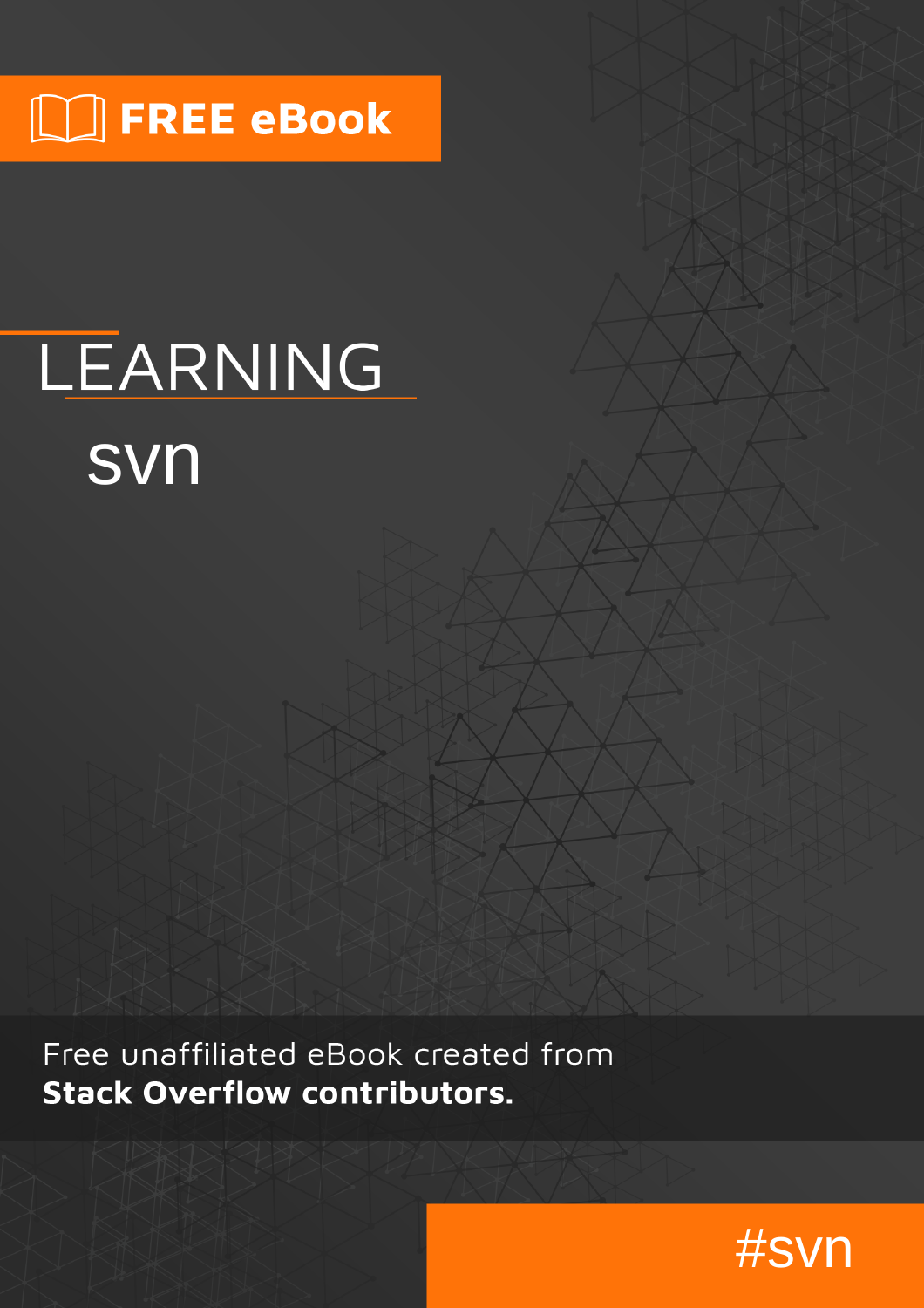# **Table of Contents**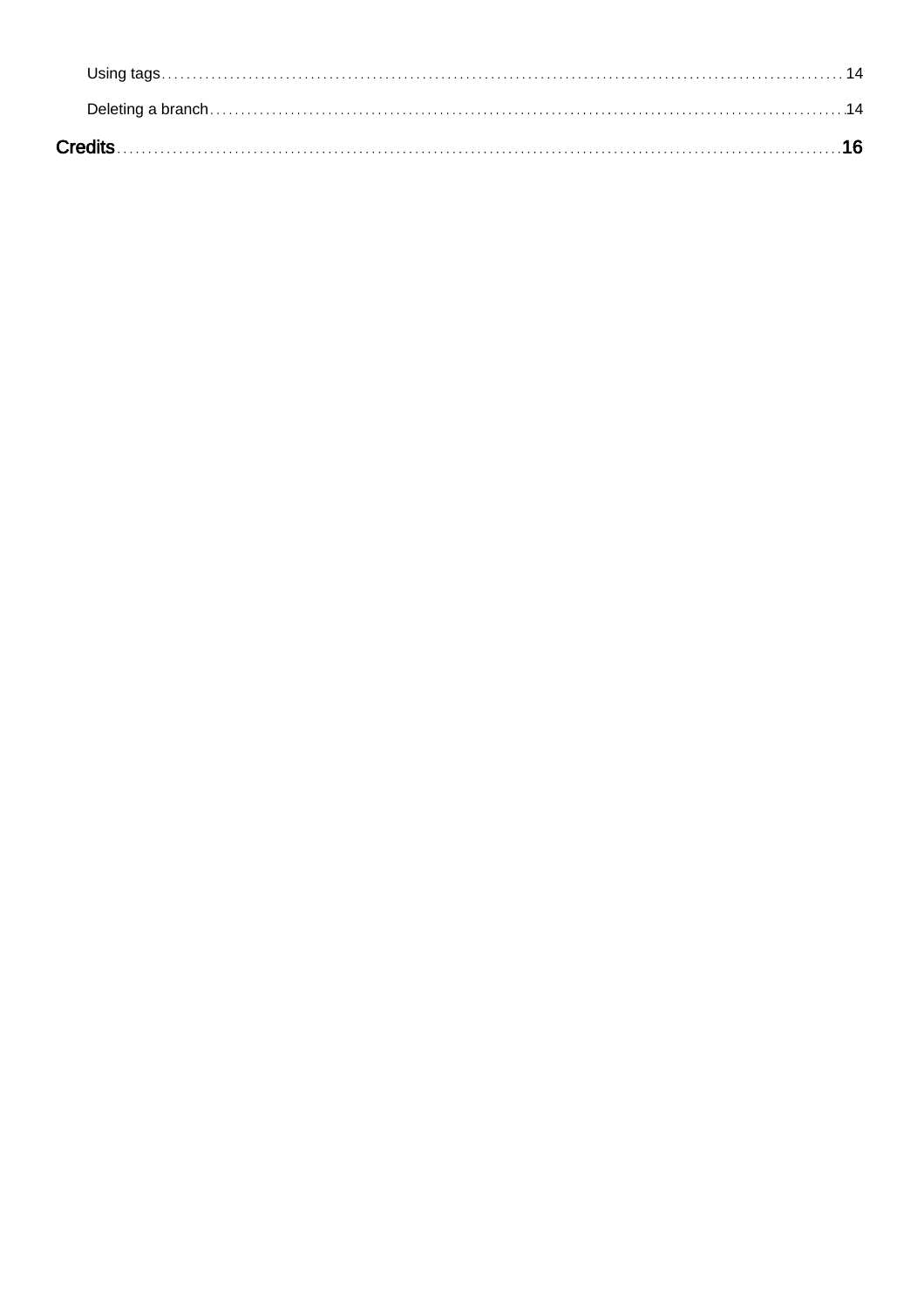<span id="page-3-0"></span>

You can share this PDF with anyone you feel could benefit from it, downloaded the latest version from: [svn](http://riptutorial.com/ebook/svn)

It is an unofficial and free svn ebook created for educational purposes. All the content is extracted from [Stack Overflow Documentation](https://archive.org/details/documentation-dump.7z), which is written by many hardworking individuals at Stack Overflow. It is neither affiliated with Stack Overflow nor official svn.

The content is released under Creative Commons BY-SA, and the list of contributors to each chapter are provided in the credits section at the end of this book. Images may be copyright of their respective owners unless otherwise specified. All trademarks and registered trademarks are the property of their respective company owners.

Use the content presented in this book at your own risk; it is not guaranteed to be correct nor accurate, please send your feedback and corrections to [info@zzzprojects.com](mailto:info@zzzprojects.com)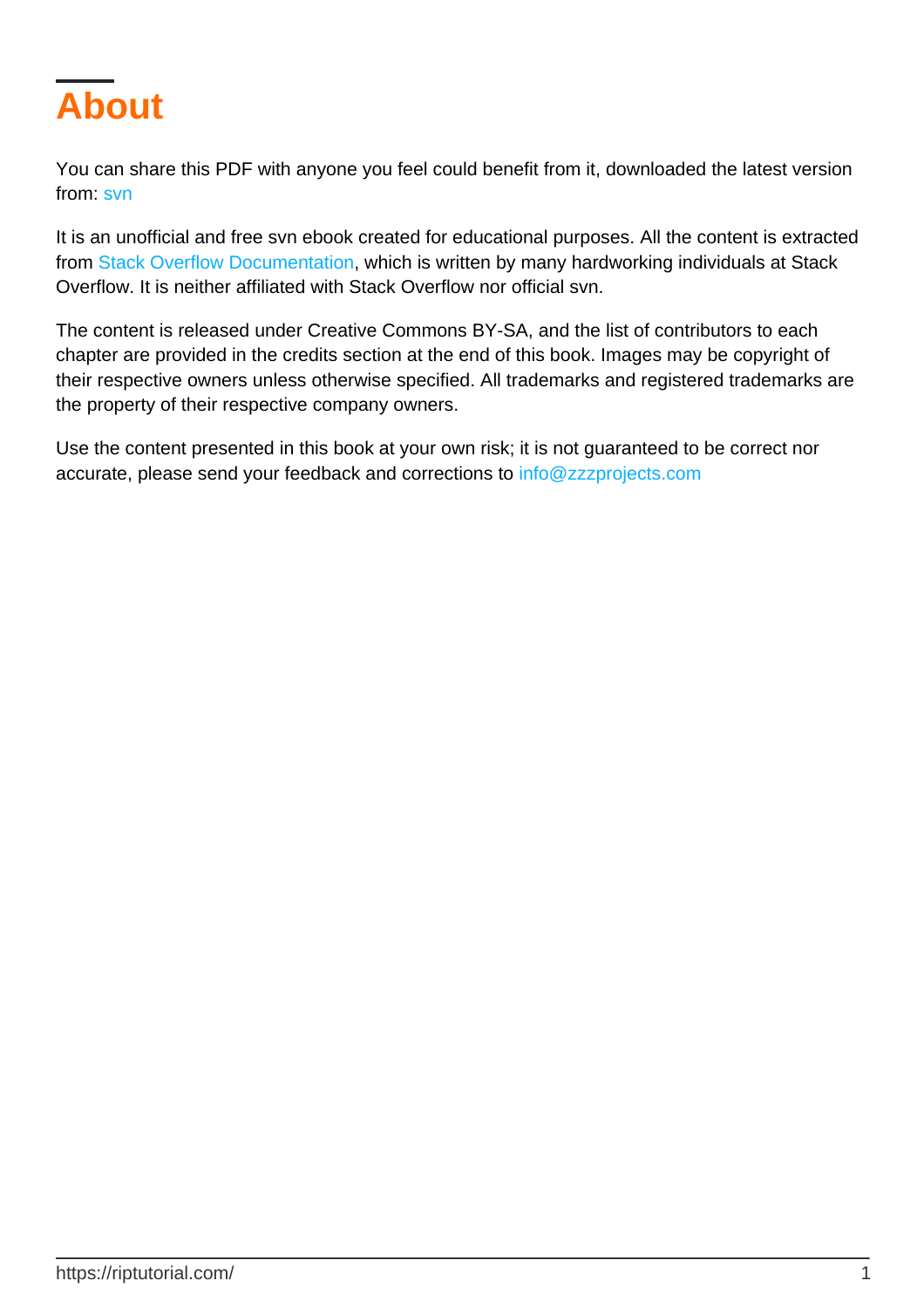# <span id="page-4-0"></span>**Chapter 1: Getting started with svn**

### <span id="page-4-1"></span>**Remarks**

[Apache Subversion \(SVN\)](http://subversion.apache.org/) is a universal and centralized open source version control system. Subversion is currently a project under [Apache Software Foundation \(ASF\)](http://www.apache.org/) and is licensed under the [Apache License, Version 2.0.](http://www.apache.org/licenses/LICENSE-2.0)

Subversion is designed to manage and control files and directories and track changes made to them; it acts as a reliable *time machine* and *management tool* for the collaboratively developed projects. It can easily answer the standard questions any version control system has to answer reliably. For example,

- How did the project/file FOO look like on 12/12/2012 ?
- What changes were introduced by USERNAME or on 20/12/2012 ?
- Who modified the particular string since the last review?
- and much-much more.

### <span id="page-4-2"></span>**Versions**

| Version | <b>What's new?</b>                                                                                                                    |                     |
|---------|---------------------------------------------------------------------------------------------------------------------------------------|---------------------|
| 1.9.x   | Numerous usability and performance improvements                                                                                       | 2015-08-<br>05      |
| 1.8.x   | Improved rename tracking, automatic reintegration merges, inherited<br>versioned properties, built-in conflict resolution tool        | 2013-06-<br>18      |
| 1.7.x   | Complete rewrite of the working copy library, improved HTTP<br>protocol usage                                                         | $2011 - 10 -$<br>11 |
| 1.6.x   | Identifying tree conflicts, improved interactive conflict resolution,<br>repo-relative URLs support                                   | 2009-03-<br>20      |
| 1.5.x   | Merge and branch tracking (svn: mergeinfo), interactive file conflict<br>resolution, sparse checkouts, improved syn: externals syntax | 2008-06-<br>19      |
| 1.4.x   | synsync tool for repository replication, new and improved working<br>copy library                                                     | 2006-09-<br>10      |
| 1.3.x   | High-level logging of user operations on the server side, performance<br>improvements                                                 | 2005-12-<br>30      |
| 1.2.x   | Support for lock-modify-unlock model (i.e. locking), DAV<br>autoversioning, FSFS is used by default for new repositories              | 2005-05-<br>21      |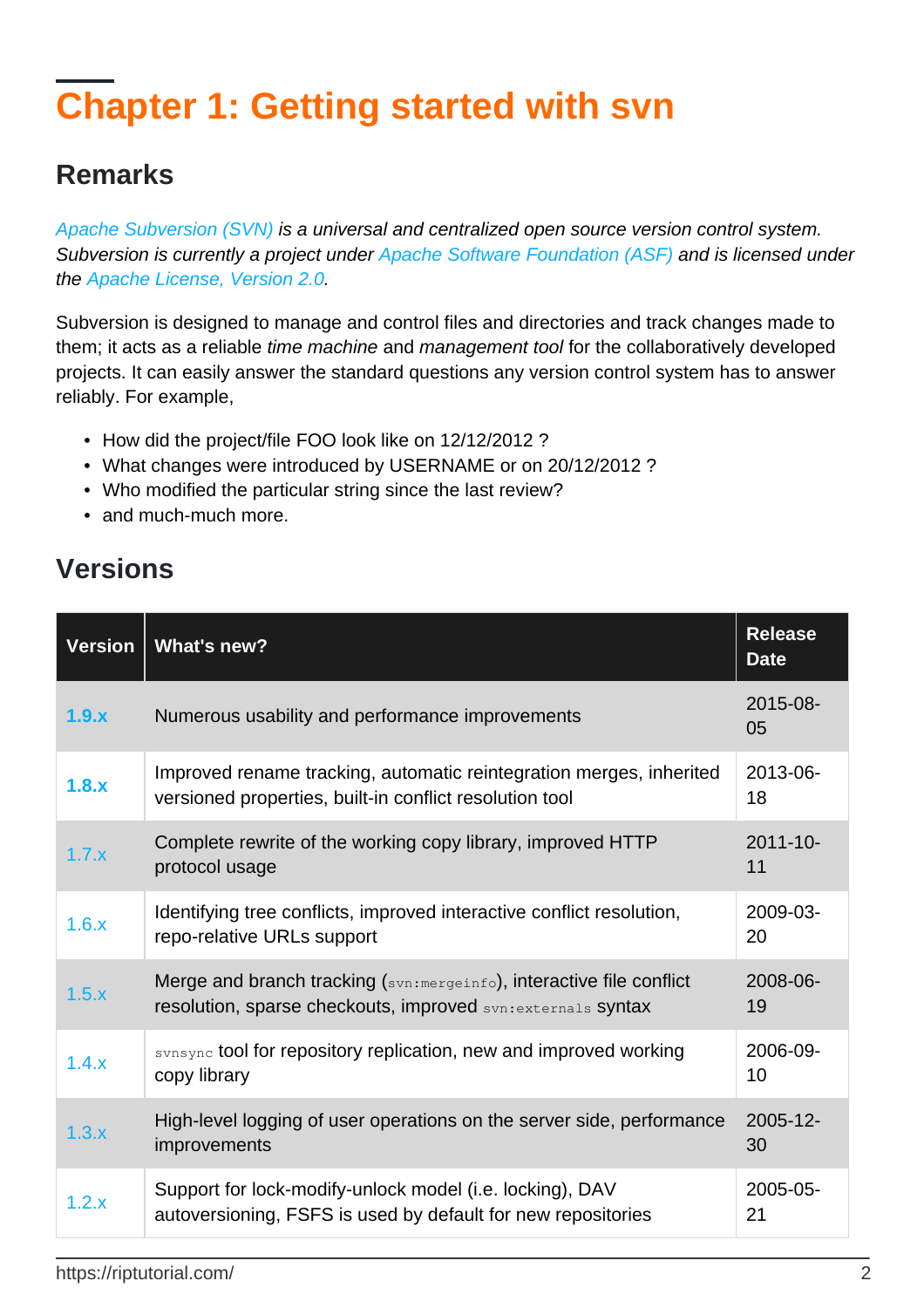| <b>Version</b> | What's new?                                       | <b>Release</b><br><b>Date</b> |
|----------------|---------------------------------------------------|-------------------------------|
| 1.1.x          | New repository backend (FSFS), symlink versioning | 2004-09-<br>29                |
| 1.0.x          | Initial public release                            | 2004-02-<br>23                |

Apache Subversion 1.9.x is currently the latest and best SVN release that is fully supported. Subversion 1.8.x is partially supported. Subversion 1.7.x and earlier versions are no longer supported.

### <span id="page-5-0"></span>**Examples**

<span id="page-5-1"></span>**Installation and initial setup**

Install the svn client to start collaborating on the project that is using Subversion as its version control system.

To install Subversion, you can build it yourself from a source code release or download a binary package pre-built for your operating system. The list of sites where you can obtain a compiled Subversion client (svn) for various operating systems is available at the [official binary packages](http://subversion.apache.org/packages.html) [page.](http://subversion.apache.org/packages.html) If you feel like compiling the software for yourself, grab the source at the [Source Code page.](http://subversion.apache.org/source-code.html)

With Subversion, you are not limited to using only the standard syn command-line client. There are some notable graphical Subversion clients for various operating systems and most of the IDEs nowadays provide robust integration with SVN right out of the box or via plugins. For the list of graphical clients, check the Wikipedia page: [https://en.wikipedia.org/wiki/Comparison\\_of\\_Subversion\\_clients](https://en.wikipedia.org/wiki/Comparison_of_Subversion_clients).

Right after you install the client you should be able to run it by issuing the command syn. You should see the following:

```
$ svn
Type 'svn help' for usage.
```
Everything is mostly ready. Now you should create a local workspace called a working copy which is going to be connected to the remote central repository. In other words, you are going to checkout a working copy. You are going to operate with the versioned data with the help of the working copy and can publish your changes (called committing in SVN) so that others working on the same project can see them and benefit from your changes. To later fetch the future changes made by others from the repository, you would update your working copy. These basic operations are covered in other examples.

<span id="page-5-2"></span>**Checking out a working copy**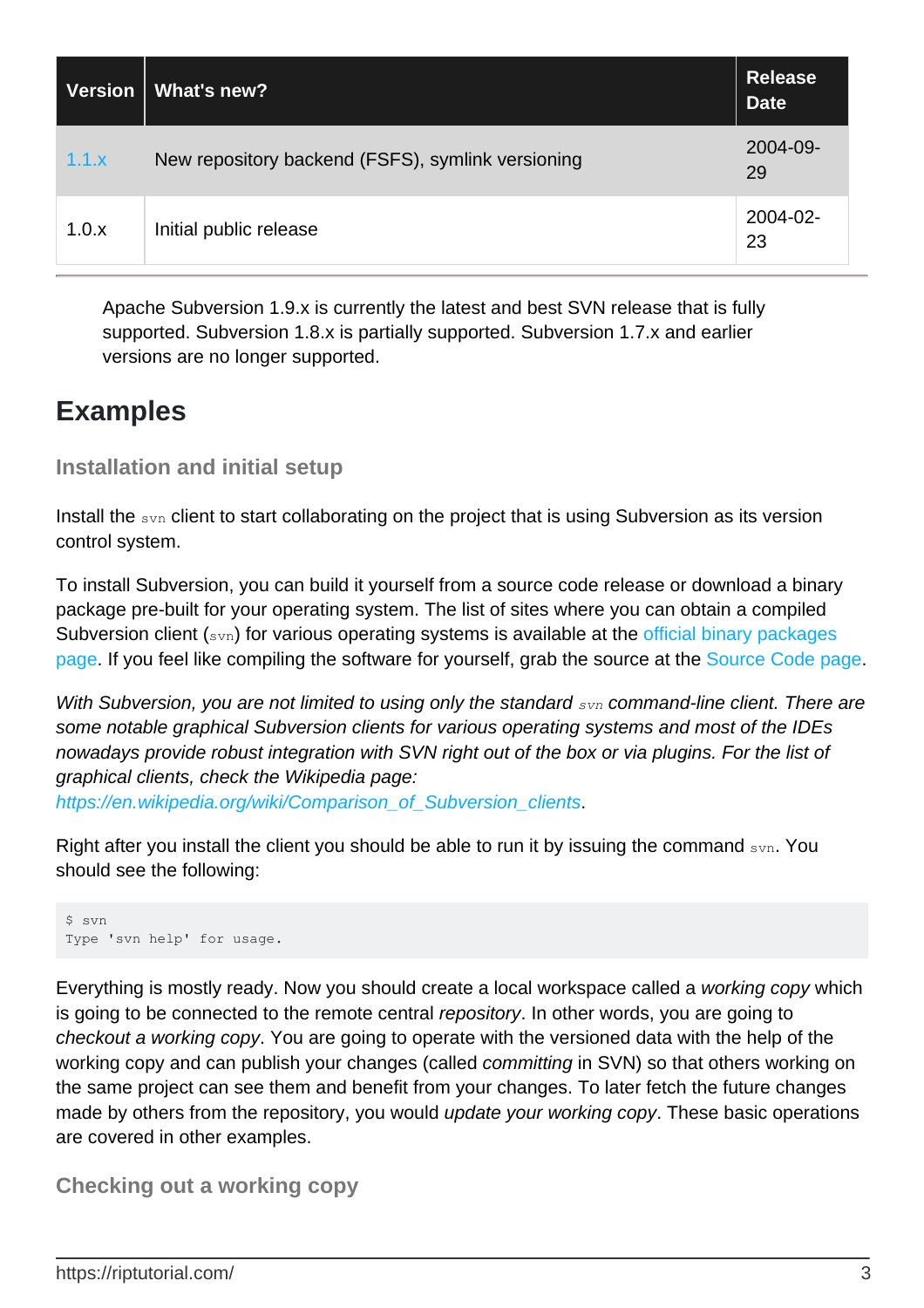To begin making modifications to the project's data, you have to obtain a local copy of the versioned project. Use the command line svn client or your favorite SVN client (TortoiseSVN, for example). Your local copy of the project is called a working copy in Subversion and you get it by issuing the command  $_{syn\;check\; (NRL) \to NRL}$  where  $_{VURL}$  is a repository URL. e.g.

\$ svn checkout https://svn.example.com/svn/MyRepo/MyProject/trunk

Alternatively, you can use  $_{\text{syn}}$  co  $\langle \text{URL} \rangle$  as a shorthand in order to checkout a local copy.

As a result, you will get a working copy of the  $/$ trunk of a project called MyProject that resides in MyRepo repository. The working copy will be located in a directory called  $t_{\text{runk}}$  on your computer relative to the directory you issued the command in.

If you wish to have a different name for your working copy you can add that as a parameter to the end of the command. e.g.

\$ svn checkout https://svn.example.com/svn/MyRepo/MyProject/trunk MyProjectSource

This will create a working copy called MyProjectSource.

Note that instead of checking out the trunk, you could check out some branch, private shelve or a tag (assuming they already exist in the repository); you can have unlimited number of local working copies on your machine.

You could get the working copy of the whole repository MyRepo, too. But you should refrain from doing so. Generally speaking, you do **not** need to have a working copy of the whole repository for your work because your working copy can be instantly switched to another development branch / tag / whatever. Moreover, Subversion repository can contain a number of (un)related projects and it's better to have a dedicated working copy for each of them, not a single working copy for all of the projects.

#### <span id="page-6-0"></span>**Exporting the versioned data (plain download)**

If you want to get the versioned project's data, but you don't need any of the version control capabilities offered by Subversion, you could run [svn export <URL>](http://svnbook.red-bean.com/en/1.8/svn.ref.svn.c.export.html) command. Here is an example:

\$ svn export https://svn.example.com/svn/MyRepo/MyProject/trunk

As a result, you will get the project's data export, but unlike with a working copy, you won't be able to run svn commands on it. The export is just a plain download of the data.

If some time later you'd want to convert the downloaded data to a fully-functional working copy, run svn checkout <URL> to the directory where you ran the export to.

#### <span id="page-6-1"></span>**Updating a working copy**

You are not the only person working on the project, right? This means that your colleagues are also making modifications to the project's data. To stay up to date and to fetch the modifications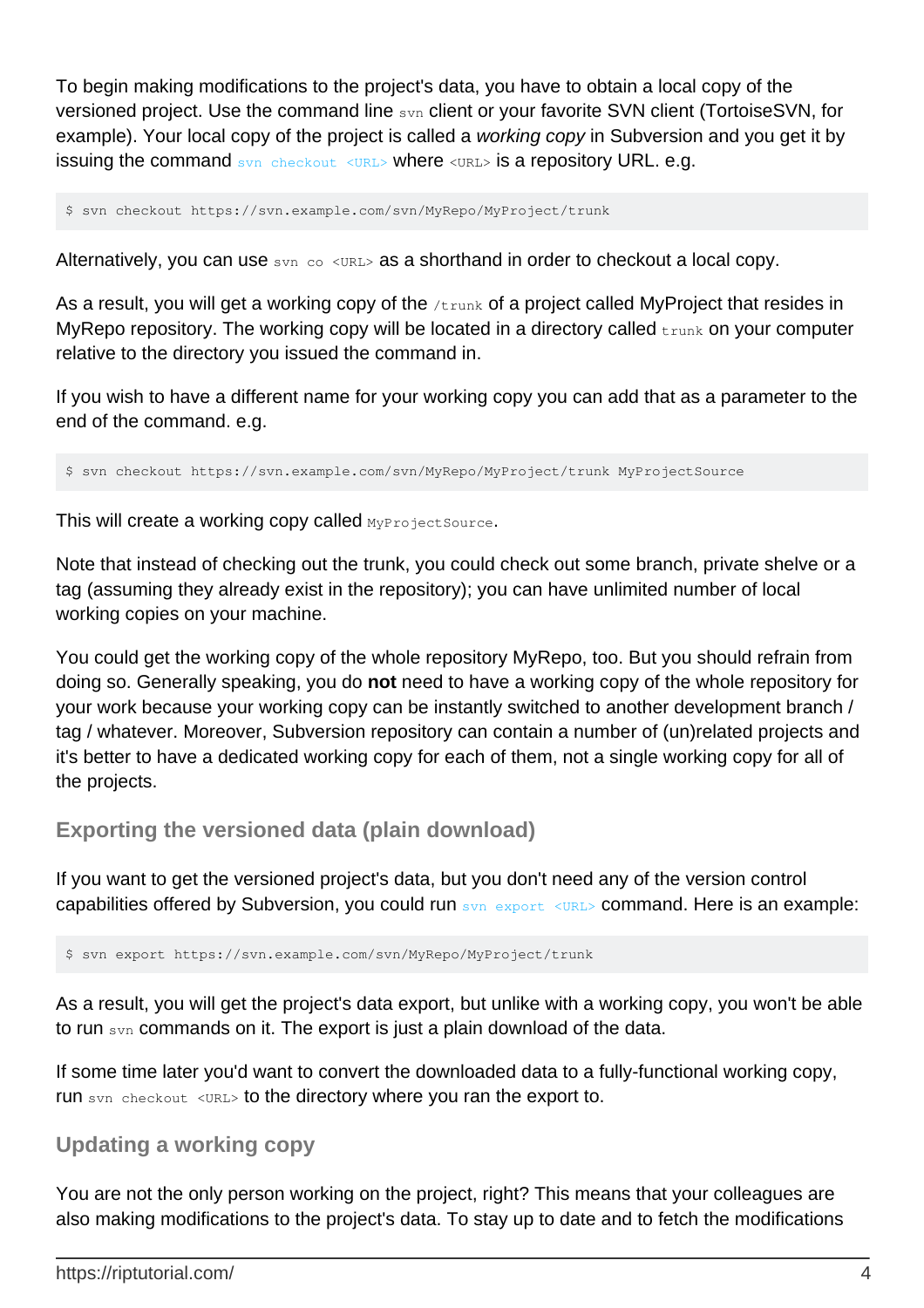committed by others, you should run [svn update](http://svnbook.red-bean.com/en/1.8/svn.ref.svn.c.update.html) command in your working copy. As a result, your working copy will sync with the repository and download the changes made by your colleagues.

Shorthand for syn update is syn up.

<span id="page-7-0"></span>It is a rule to run  $_{\text{syn update}}$  before committing your changes.

**Making changes in your local working copy**

The working copy (WC) is your local and private workspace that you use to interact with the central Subversion repository. You use the working copy to modify the contents of your project and fetch changes committed by others.

The working copy contains your project's data and looks and acts like a regular directory on your local file system, but with one major difference -- the working copy tracks the status and changes of files and directories within. You can think of the working copy as of a regular directory with a version-control flavor added by a hidden .svn metadata directory at its root.

Most of the time, you are going to perform modifications to the project's data by modifying the contents of the working copy. As soon as you are satisfied with the modifications and you've reviewed them thoroughly, you are ready to publish them to the central repository.

You can perform any actions with your project's data within the working copy, but operations that involve copying, moving, renaming and deleting must be performed using the corresponding syn commands:

- **Modifying existing files**. Modify the files as you usually do using your favorite text processor, graphics editor, audio editing software, IDE, etc. As soon as you save the changes to disk, Subversion will recognize them automatically.
- **Adding new files**. Put new files to the working copy and Subversion will recognize them as unversioned. It will not automatically start tracking the new files unless you run syn add command:

svn add foo.cs

**• Moving files and directories**. Move files and directories using syn move command:

svn move foo.cs bar.cs

**• Renaming files and directories**. Rename files and directories using syn rename command:

svn rename foo.cs bar.cs

**NOTE:** svn rename command is an alias of svn move command.

• **Copying files and directories**. Copy files and directories using syn copy command: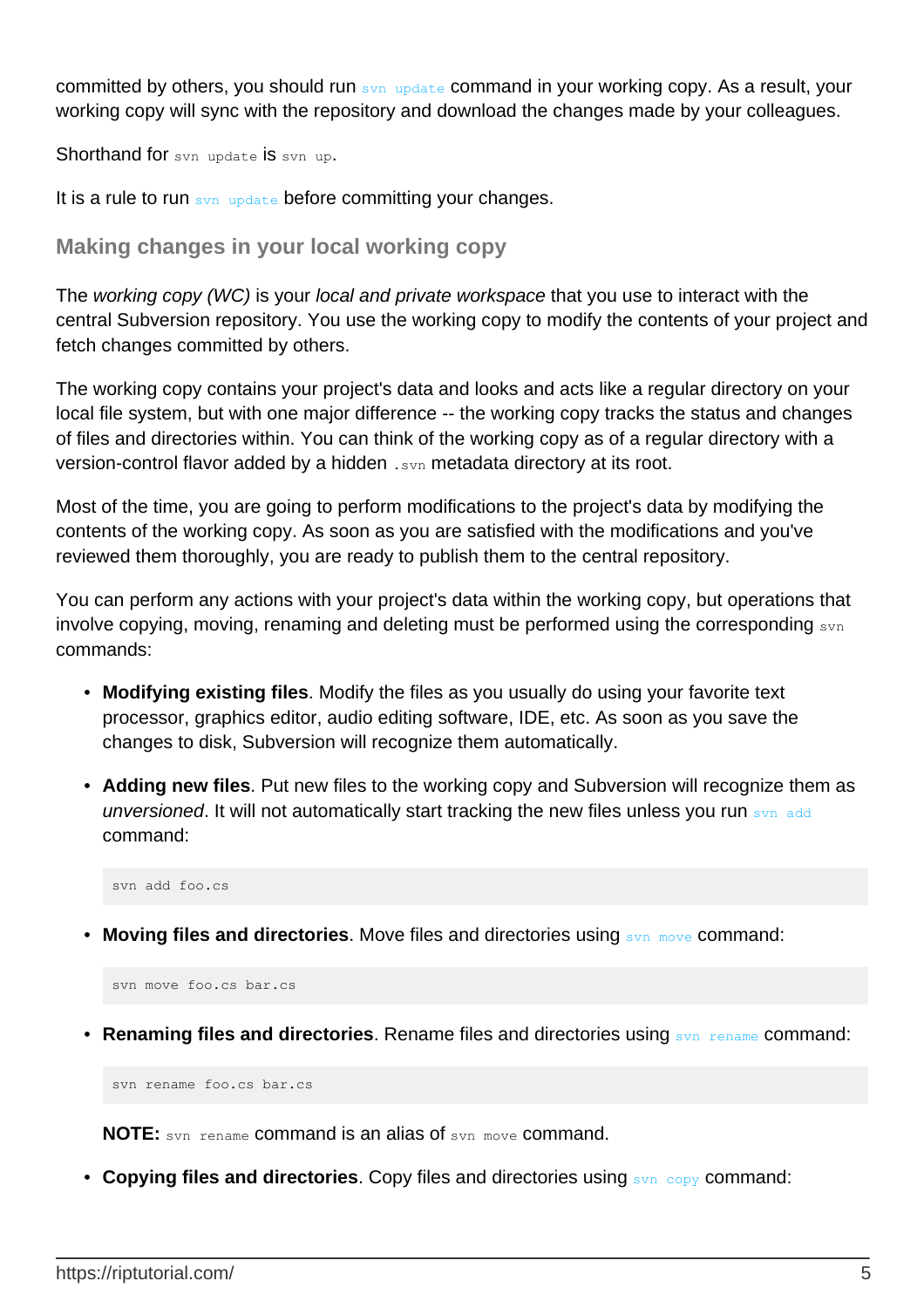svn copy foo.cs bar.cs

• Deleting files and directories. Delete files and directories using syn delete command:

svn delete foo.cs

**Checking the status of files and directories in the working copy**. Review your changes • using [svn status](http://svnbook.red-bean.com/en/1.8/svn.ref.svn.c.status.html) (or [svn st](http://svnbook.red-bean.com/en/1.8/svn.ref.svn.c.status.html) for short) command:

svn status

**IMPORTANT:** Always review your changes before committing them. This will help you to avoid committing unnecessary or irrelevant changes.

**• Reverting changes**. Revert your changes using syn revert command:

svn revert foo.c

**Reverting all changes**: From the repository's root: •

svn revert -R .

**IMPORTANT:** Reverted uncommitted changes will be lost forever. You won't be able to recover the reverted changes. Use syn revert with caution! If you want to keep the changes but need to revert, save them in a patch. See example of how to create and apply a patch.

<span id="page-8-0"></span>**Committing your local changes to the repository**

To publish the changes you made in your working copy, run the syn commit command.

**IMPORTANT:** Review your changes before committing them! Use syn status and syn [diff](http://svnbook.red-bean.com/en/1.8/svn.ref.svn.c.diff.html) to review the changes. Also, make sure you are in the correct path before performing a commit. If you updated many files across various directories, you should be at the appropriate level to include all of them beneath your location.

Here is an example of the commit command:

svn commit -m "My Descriptive Log Message"

Alternatively, svn ci is the shorthand for svn commit

Note the  $-m$  (--message) option. Good commit messages help others understand why a commit was made. Also, on the server side it's possible to [enforce non-empty messages](https://tortoisesvn.net/docs/nightly/TortoiseSVN_en/tsvn-howto-minlogmsgsize.html), and even enforce that each commit message mentions an existing ticket in your bug tracking system.

<span id="page-8-1"></span>**Checking out a working copy at a specific revision**

https://riptutorial.com/ 6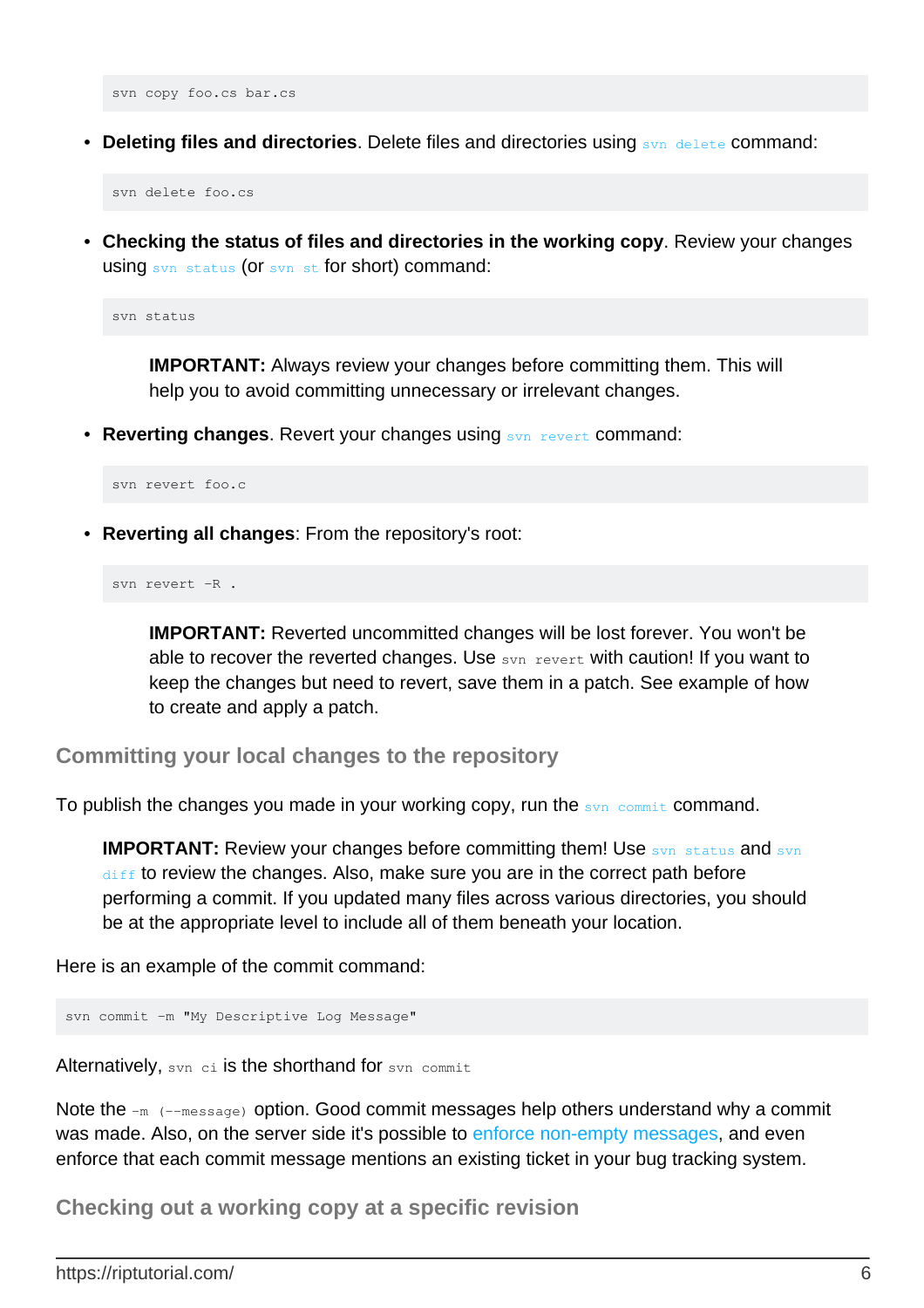#### To get version 5394 use:

svn co --revision r5394 https://svn.example.com/svn/MyRepo/MyProject/trunk

#### Or the shorter version:

```
svn co -r 5394 https://svn.example.com/svn/MyRepo/MyProject/trunk
```
#### Or by using pegged revisions:

```
svn co https://svn.example.com/svn/MyRepo/MyProject/trunk@5394
```
If already checked out, you can use the update command to move a to a particular revision, by doing:

<span id="page-9-0"></span>svn up -rXXX

#### **Using a password-protected repository**

A Subversion repository can be configured so that certain contents or commands are only accessible to certain users. In order to access this restricted content, you will need to specify a username and password.

Your username and password can be specified directly as part of the command:

\$ svn checkout https://svn.example.com/MyRepo/trunk --username JoeUser --password topsecret

Unfortunately, this causes your password to appear in plaintext on the console. To avoid this possible security problem, specify a username but not a password. Doing this will cause a password prompt to appear, allowing you to enter your password without exposing it:

```
$ svn checkout https://svn.example.com/MyRepo/trunk --username JoeUser
Password for 'JoeUser':
```
Providing no authentication information at all causes Subversion to prompt you for both the username and password:

```
$ svn checkout https://svn.example.com/MyRepo/trunk
Username: JoeUser
Password for 'JoeUser':
```
While the first method is less secure, it's frequently seen in automated scripts since it is difficult for many types of script to provide information to an interactive prompt.

**Note:** commands that only operate on your working copy (such as revert or status) will never require a password, only commands that require communicating with the repository server.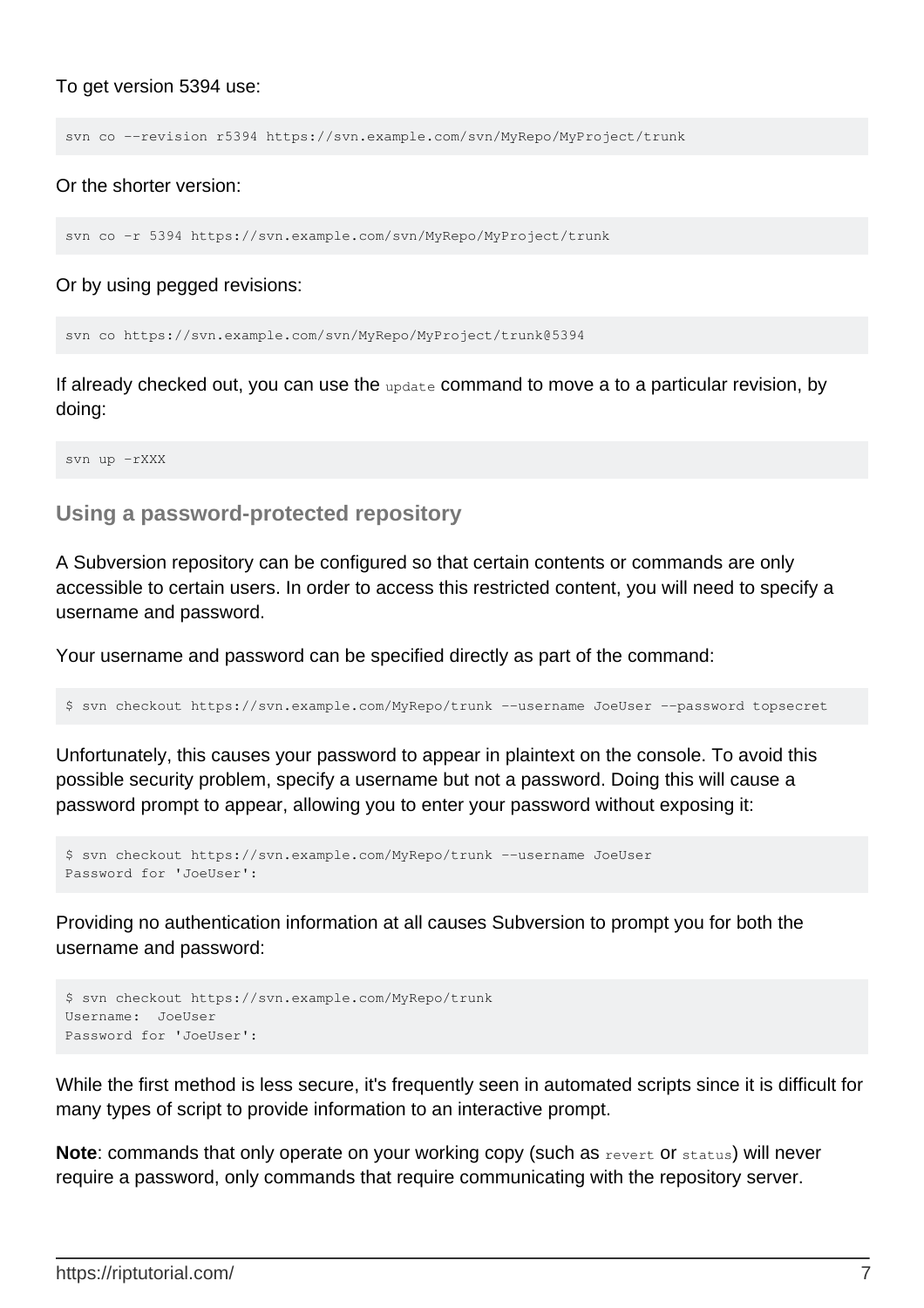#### <span id="page-10-0"></span>**Creating and applying patches**

A patch is a file that show the differences between two revisions or between your local repository and the last revision your repository is pointing.

To share or save a patch of your local uncommitted changes either for peer review or to apply later, do:

svn diff > new-feature.patch

To get a patch from the differences between two revisions:

svn diff -r NEWER\_REVISION:OLDER\_REVISION > feature.patch

To apply a patch, run:

svn patch new-feature.patch

In order to apply the patch successfully, you must run the command from the same path where the patch was created.

#### <span id="page-10-1"></span>**Reviewing the logs**

Running svn log will show you all the commit messages, you probably want to review only certain revisions.

• View the  $n$  most recent revisions:

svn log -n

• View a specific revision:

svn log -c rXXX

• View the paths affected:

svn log -v -c rXXX

<span id="page-10-2"></span>**Revert or rollback of a file**

To restore a file to the latest updated svn version, i.e. undo the local changes, you can use revert:

svn revert file

To restore a file to an older version (revision XXX) use update:

svn update -r XXX file

**Warning**: in both cases you will lose any local changes in the file because it will be overwritten.

https://riptutorial.com/ 8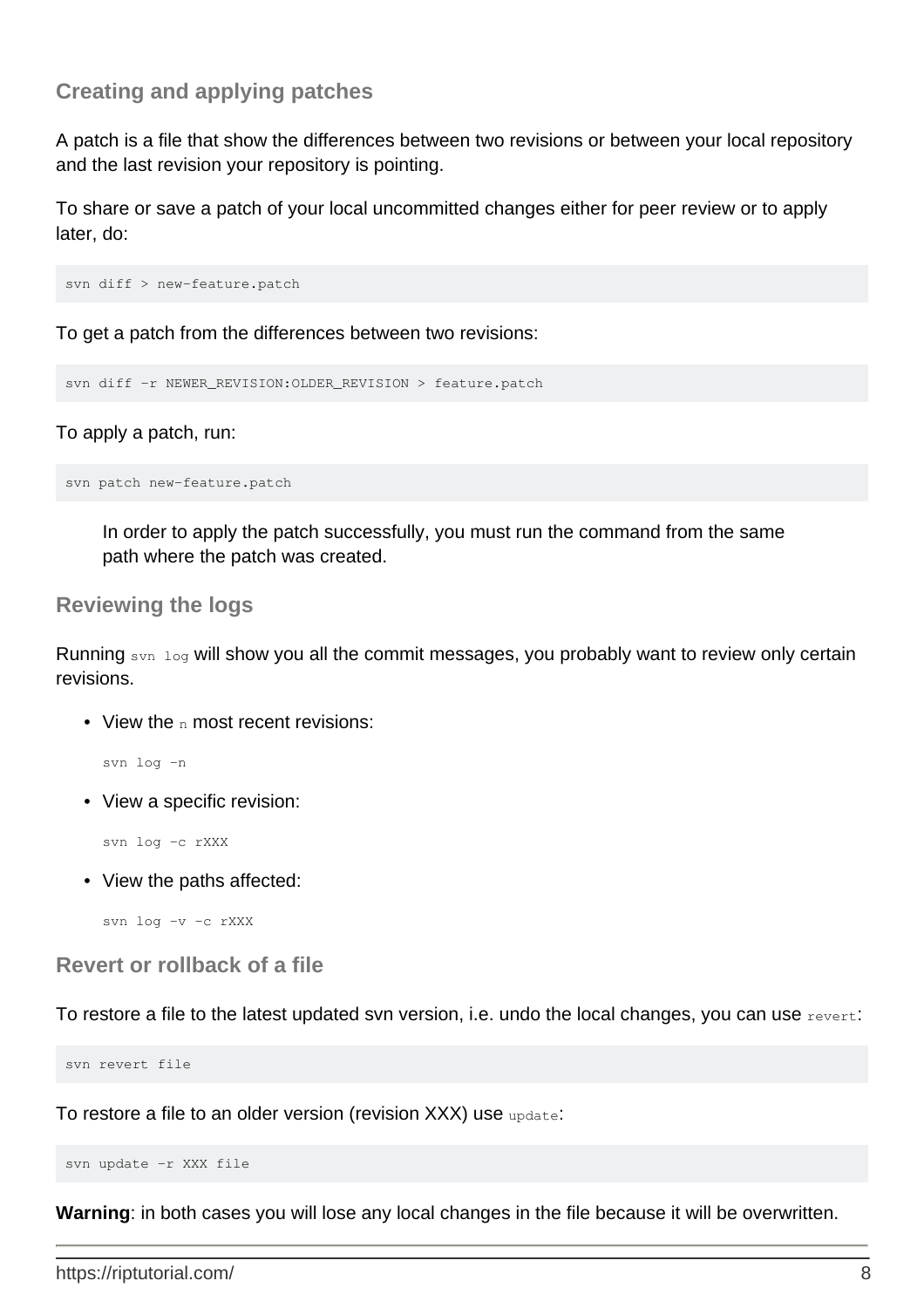To only view the older version of a file use  $cat$ :

svn cat -r XXX file

And to view the differences with your local version of the file:

svn diff -r XXX file

Read Getting started with svn online:<https://riptutorial.com/svn/topic/638/getting-started-with-svn>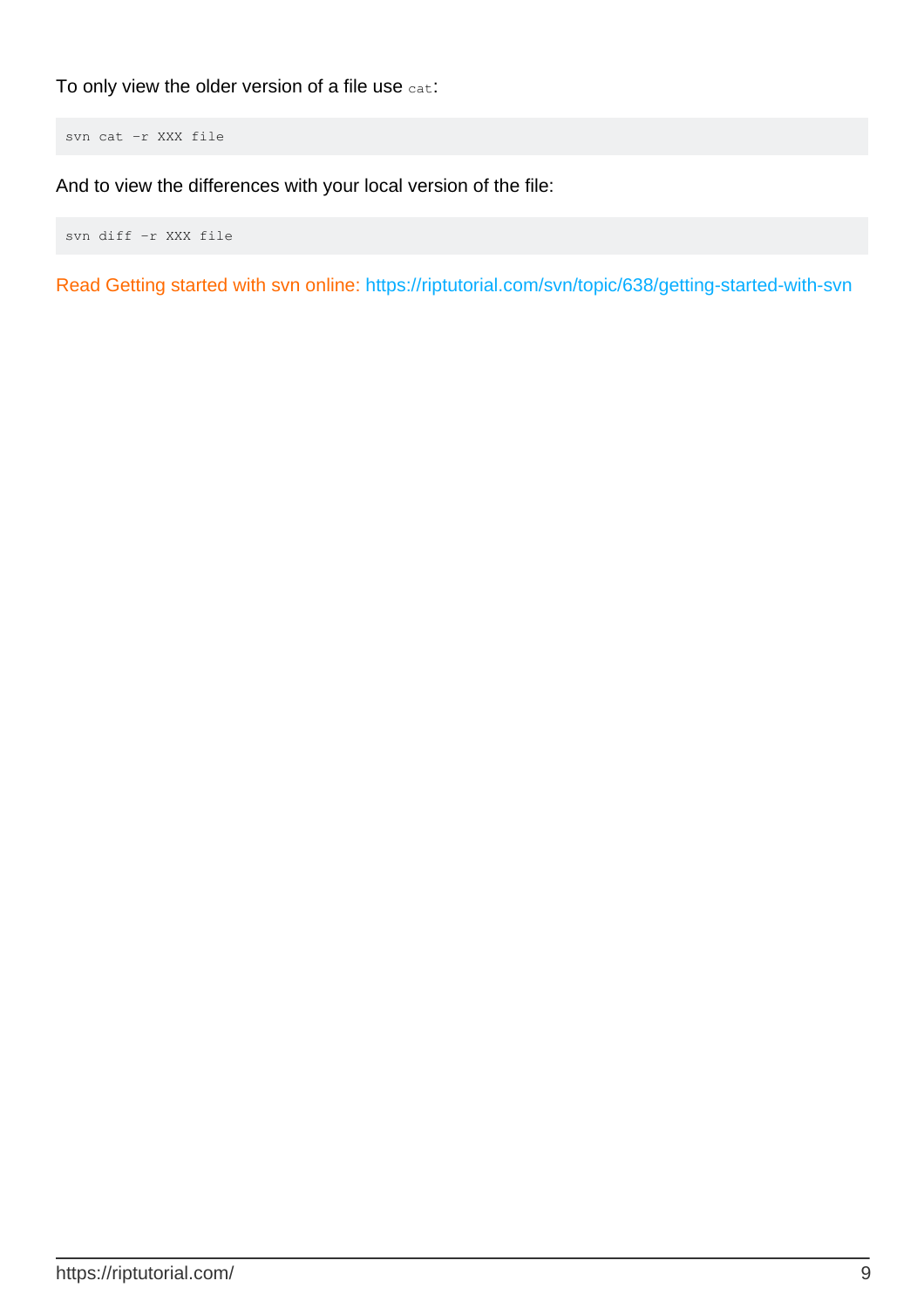# <span id="page-12-0"></span>**Chapter 2: Administering SVN**

### <span id="page-12-1"></span>**Examples**

<span id="page-12-2"></span>**Creating A New Repo**

<span id="page-12-3"></span>New repository can be created with two different options:

# **1. Using command line**

Execute following command. It will create a directory for the repository, but parent path has to be present. i.e. in the following example, /var/svn should already be there, while it will create my repository directory.

svnadmin create /var/svn/my\_repository

If you are using [TortoiseSVN](https://tortoisesvn.net/), you can use GUI to create repo.

- 1. Open the directory where you want to create a new repository.
- 2. Right click on the folder and select TortoiseSVN -> Create Repository here...
- 3. A repository is then created inside the selected folder. Don't edit those files yourself! If you get any errors make sure that the folder is empty and not write protected.

<span id="page-12-4"></span>**Create new user**

To add user, use following command

htpasswd /etc/subversion/passwd user\_name

Specify user\_name with the username you wish to add in above command. It will prompt to provide password for the user.

If you are creating very first user, you need to add  $-c$  switch in above command, which will create the file.

htpasswd -c /etc/subversion/passwd user\_name

You can check existence of the file or list of configured users using following command cat /etc/subversion/passwd

<span id="page-12-5"></span>You might need to execute above commands as super user.

**Create user groups**

Groups can be defined in /etc/subversion/svn\_access\_control file.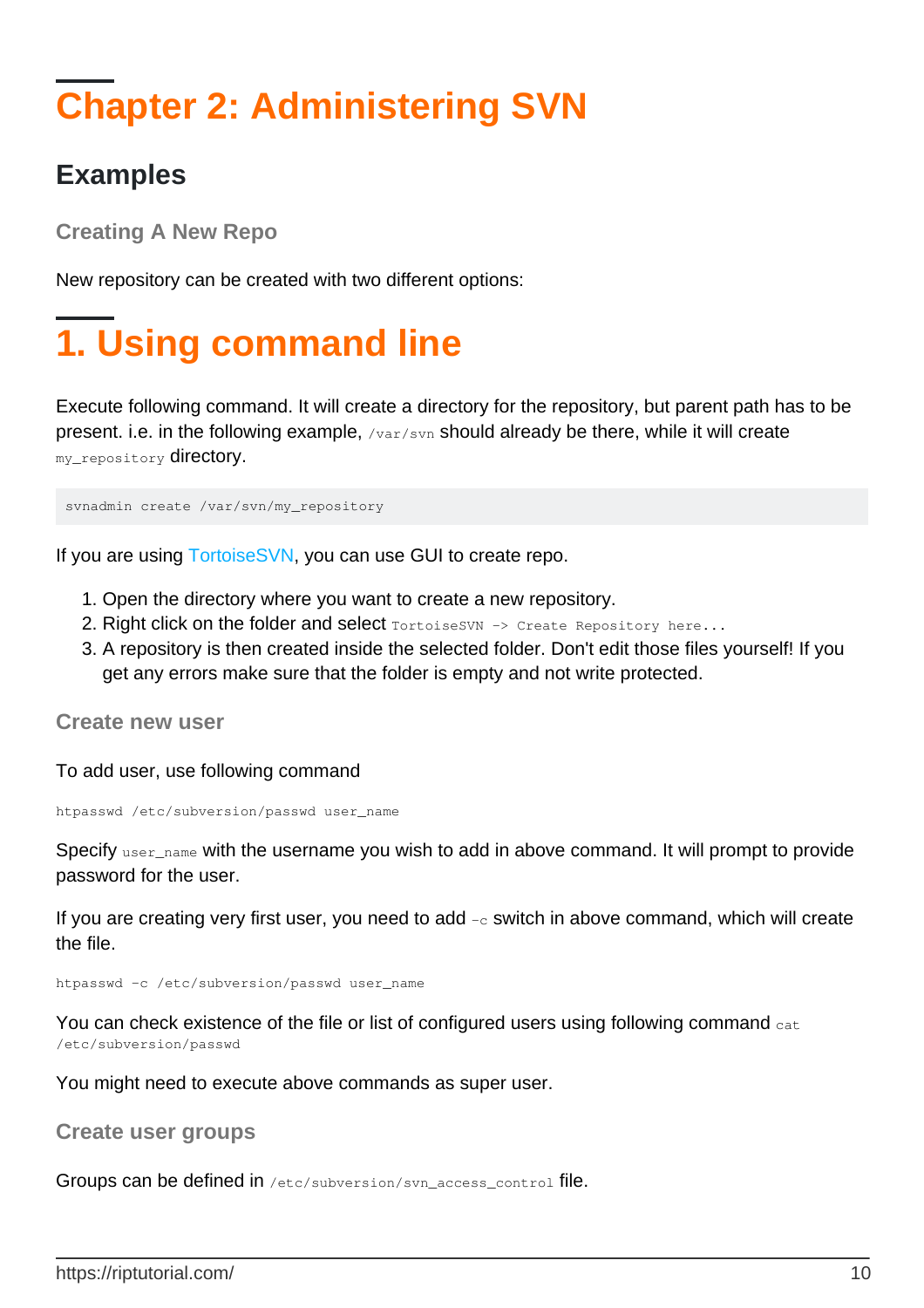#### Create/edit the file using following command

nano /etc/subversion/svn\_access\_control

Use syntax specified as below to define groups and assign members.

```
[groups]
groupname = <list of users, comma separated>
```
#### e.g.

```
[groups]
myproject-dev = john, peter
myproject-support = maria, cristine
```
Above example will create two groups named myproject-dev and myproject-support. It will add users john and peter to group myproject-dev and users maria and cristine to group myproject-support.

<span id="page-13-0"></span>Groups can then be used to manage repository access

#### **Managing repository permissions**

Access specifications for subversion repositories is specified etc/subversion/svn\_access\_control file

Create/edit the file using following command

nano /etc/subversion/svn\_access\_control

Use following syntax to configure access permissions for repositories to group/members

```
[Repository:<Path>]
@groupname = r/rwUser = r
```
#### e.g.

```
[myproject:/]
@myproject-dev = rw
@myproject-support = r
jack = r
[myproject:/branches/support]
@myproject-support = rw
patrick = r
```
Above example configuration will grant read-write access to entire myproject repository to users belonging to group **myproject-dev**, while read-only access is granted to users belonging to group myproject-support and specific user jack. **Note that, group names are preceded by @.**

Similarly, it will assign read-write access to support branch of myproject repository to all users belonging to myproject-support and read-only access to patrick.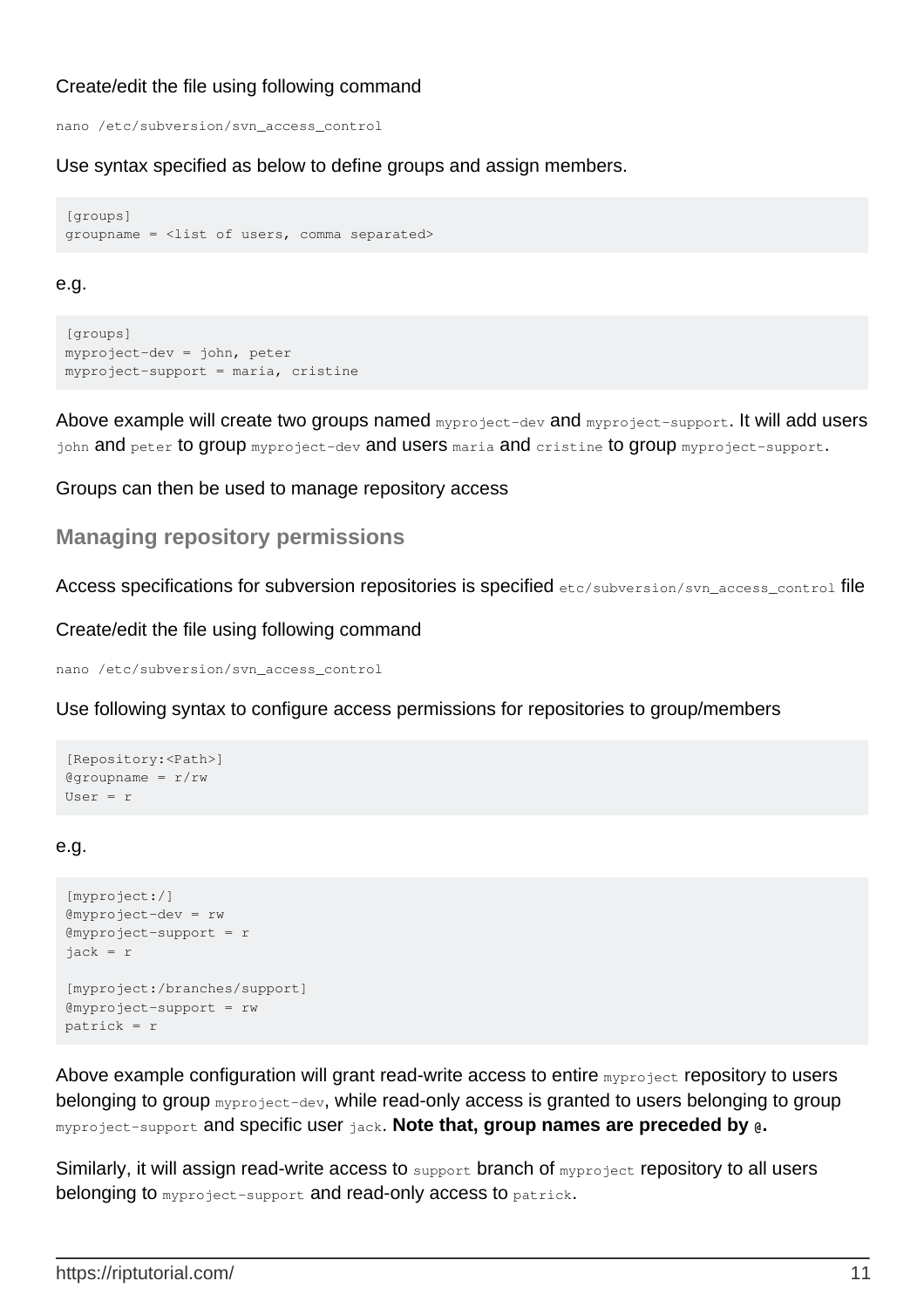Read Administering SVN online: <https://riptutorial.com/svn/topic/7935/administering-svn>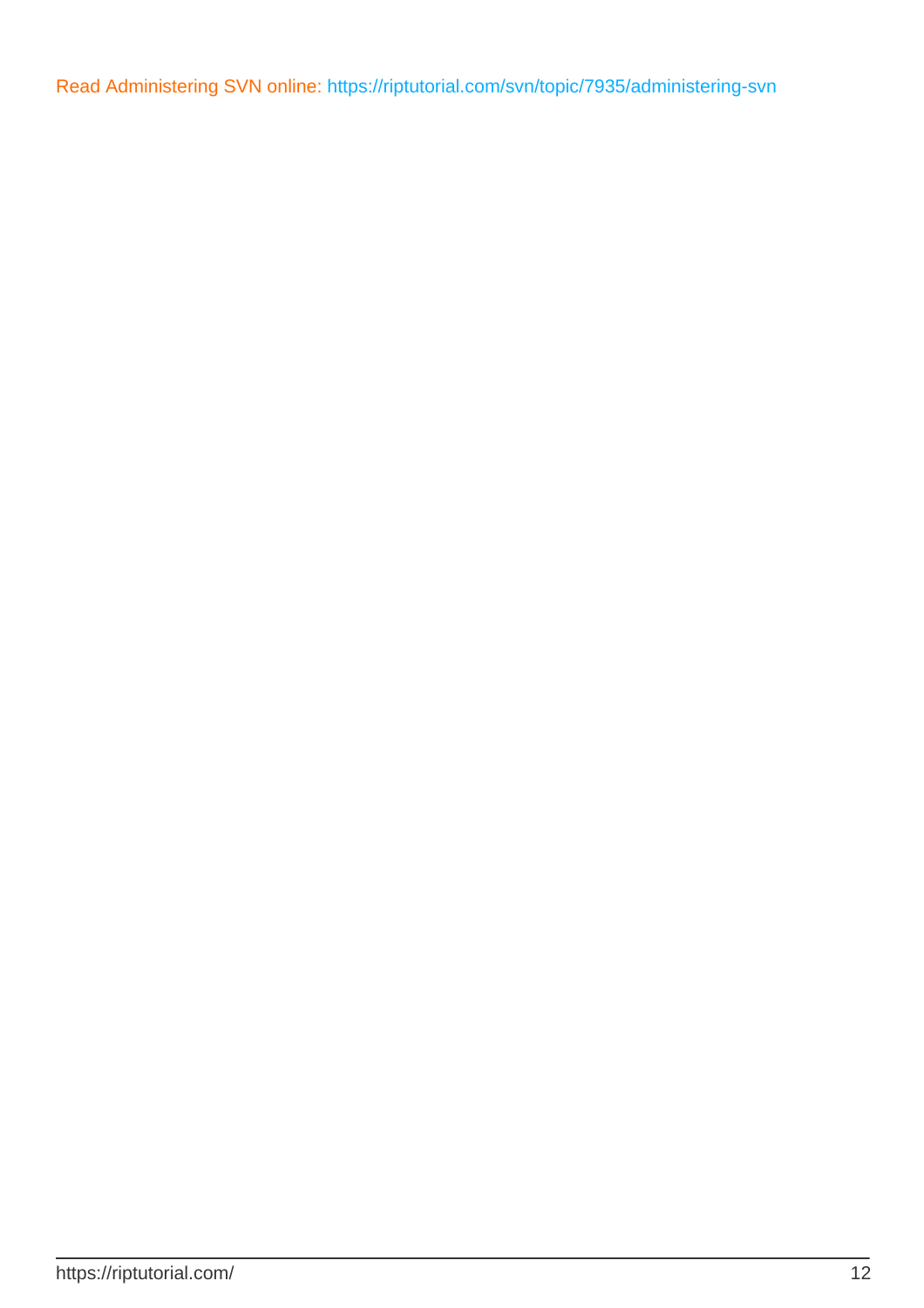# <span id="page-15-0"></span>**Chapter 3: Branching, shelving and tagging in Apache Subversion**

## <span id="page-15-1"></span>**Syntax**

- svn copy [BRANCH-FROM-URL] [BRANCH-TO-URL] -m <COMMIT-LOG-MESSAGE>
- svn copy [^/PATH-TO-BRANCH-FROM] [^/PATH-TO-BRANCH-TO] -m <COMMIT-LOG-MESSAGE>

## <span id="page-15-2"></span>**Remarks**

As you might have noticed, we use syn copy command to create branches, tags and shelves (we'll skip mentioning tags and shelves in the next paragraphs). This is the same command used to copy items in your working copy and into the repository.

syn copy is used for branching because, branch is technically a copy of the source you copy from. However, this is not an ordinary copy are familiar with when copying files on your local file system. Branches in Subversion are so called ["Cheap Copies"](http://svnbook.red-bean.com/en/1.8/svn.branchmerge.using.html#svn.branchmerge.using.create) that are similar to symlinks. Therefore, creating a new branch takes minimal time to complete and takes practically no space in the Subversion repository. Create branches and use them for any change you want regardless of the change's size and scope.

<span id="page-15-3"></span>svn copy can be shortened to svn cp as Subversion has aliases for most commands.

### **Examples**

#### <span id="page-15-4"></span>**Creating a branch using direct URL to URL copy**

Branching in Subversion is very simple. In the simplest form, creating a new branch requires you to run the command against the remote repository's URLs. For example, let's create a new branch out of the mainline trunk:

```
svn copy https://svn.example.com/svn/MyRepo/MyProject/trunk
https://svn.example.com/svn/MyRepo/MyProject/branches/MyNewBranch -m "Creating a new branch"
```
The new branch is ready and you can begin working with it. Check out a new working copy with the new branch or switch your existing working copy using syn switch command.

#### <span id="page-15-5"></span>**Creating a branch through a working copy**

When you interact with the remote central repository using your private local workspace -- the working copy -- you can use repository-relative URL instead of direct URL to URL copy to create a new branch: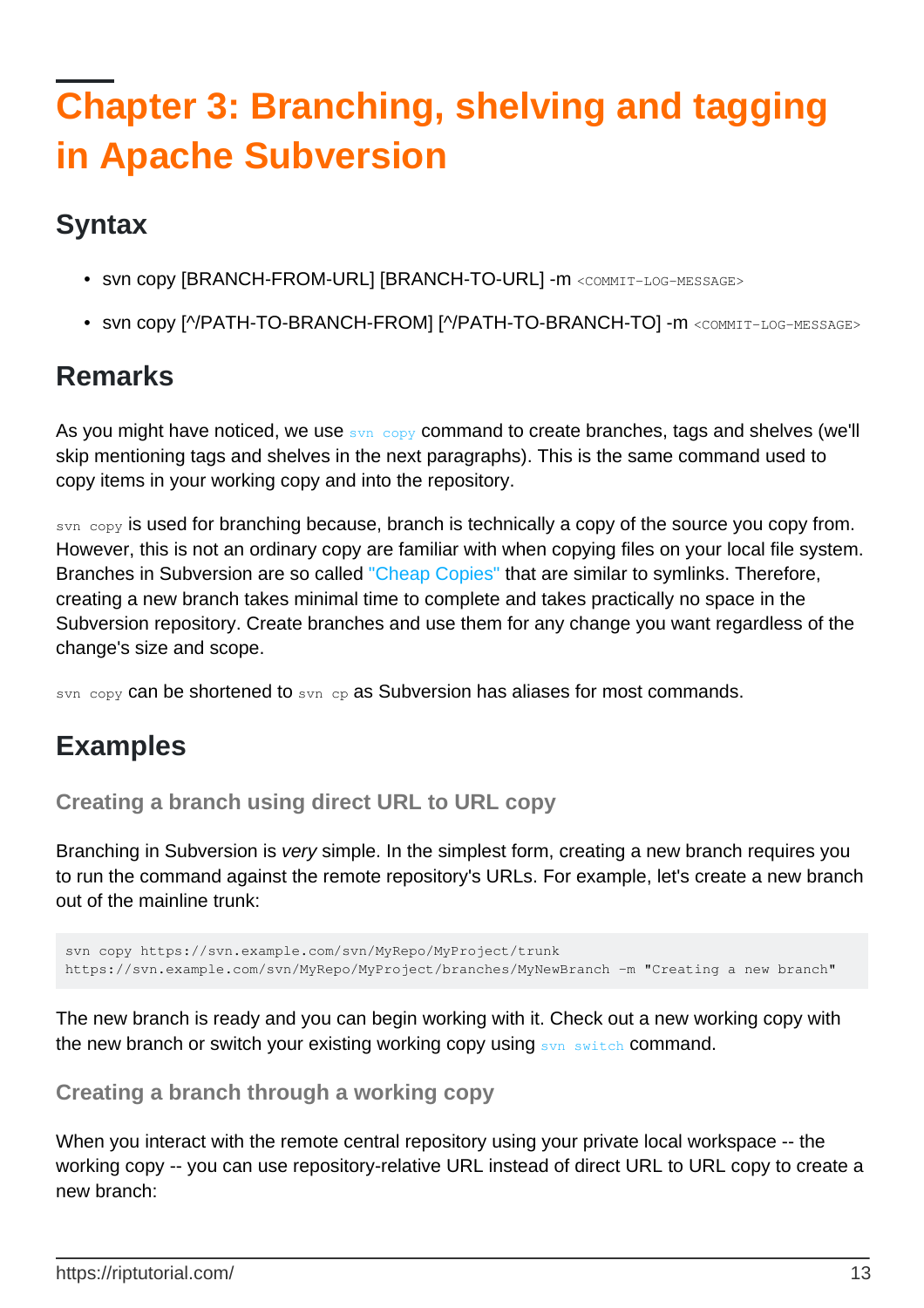#### <span id="page-16-0"></span>**Switching a working copy to a different branch**

An existing working copy can be quickly transformed to reflect the contents of a different branch in the same repository. For example, you might have a working copy of the trunk and now need to work on a development branch. Instead of checking out a completely new working copy (which can waste a lot of time and disk space), you can use the svn switch command to efficiently modify your existing working copy:

svn switch ^/MyProject/branches/MyNewBranch

<span id="page-16-1"></span>Your working copy will now reflect the contents of the branch instead of the trunk.

#### **Using tags**

"Tags" are a type of label that can be applied to a repository at a certain point in time. They are frequently used to give human-readable names to important milestones so that they can be easily accessed later (for example, "version-1.2").

Creating a tag is exactly the same as creating a branch:

svn copy -r 1234 ^/MyProject/trunk ^/MyProject/tags/version-1.2

In this specific case, the  $z_{r}$  1234 argument was used to indicate that the tag should be created from revision 1234 of the trunk.

Subversion doesn't make any distinction between a tag and an ordinary branch. The only difference is in how you decide to use them. Traditionally, no commits are made to a tag once it has been created (to ensure that it remains an accurate "snapshot" of a past repository state). Subversion doesn't enforce any special tag-related rules by default since different people can use tags differently. A repository administrator can, however, set up access control scripts to enforce whatever rules their team has decided to use.

In Windows, you need to use a double caret  $\sim$ .

#### <span id="page-16-2"></span>**Deleting a branch**

#### Just run:

svn delete https://svn.example.com/svn/MyRepo/MyProject/branches/MyNewBranch -m "Deleting no longer needed MyNewBranch"

#### Or, using the short URL:

svn delete  $\gamma$ /branches/MyNewBranch -m "Deleting no longer needed MyNewBranch"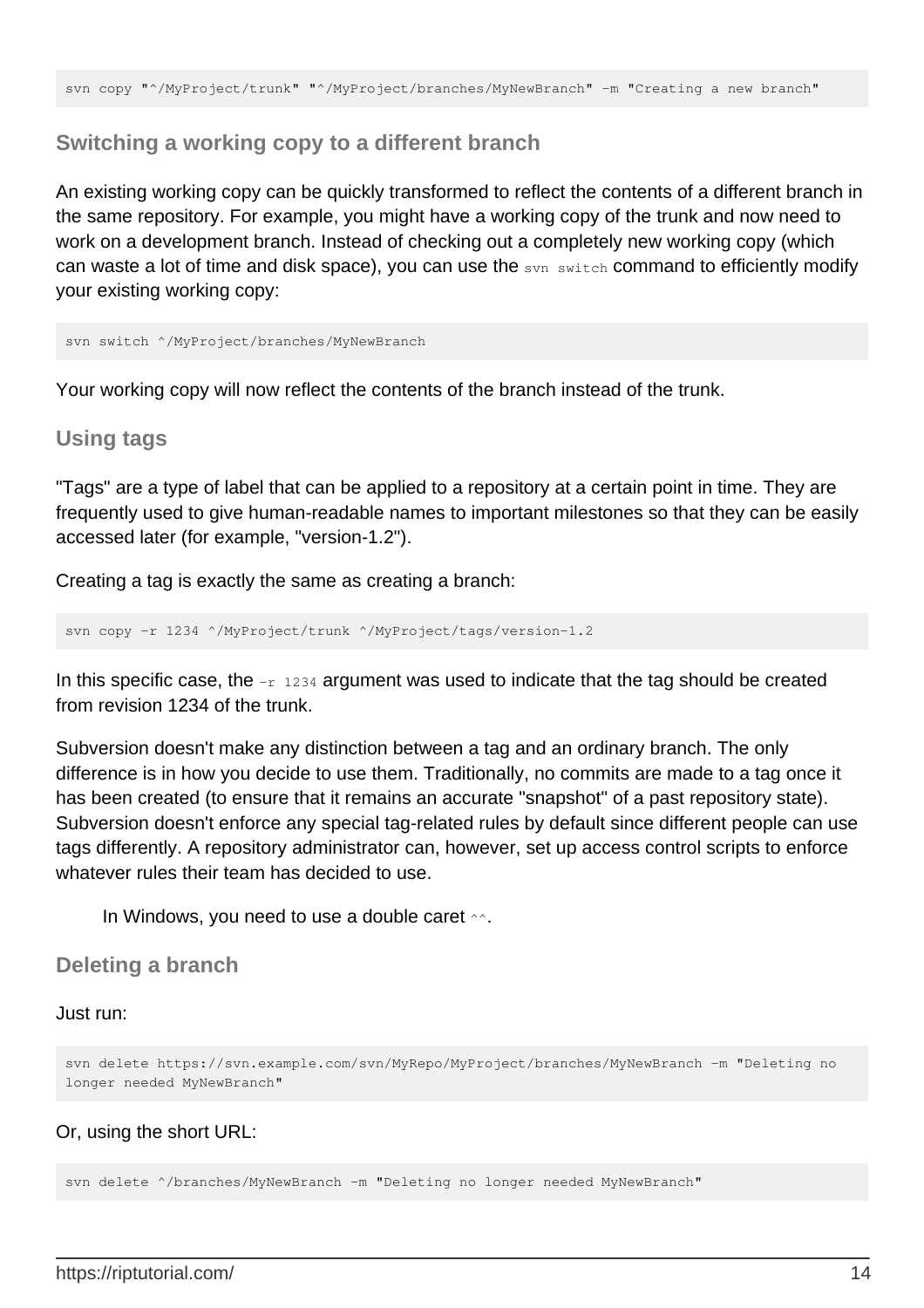- In Windows, you need to use  $\sim$
- You can always bring back a deleted branch by creating it again specifying the desired revision back then when the branch was alive (a deleted branch is just a branch that is not available in the HEAD revision). For example if branch was deleted at revision 101: svn copy

https://svn.example.com/svn/MyRepo/branches/MyNewBranch@r100 https://svn.example.com/svn/MyRepo/MyProject/branches/resurrected-branch -m "Resurrected MyNewBranch from revision 100". See [Resurrecting Deleted Items](http://svnbook.red-bean.com/en/1.7/svn-book.html#svn.branchmerge.basicmerging.resurrect)

Read Branching, shelving and tagging in Apache Subversion online: <https://riptutorial.com/svn/topic/668/branching--shelving-and-tagging-in-apache-subversion>